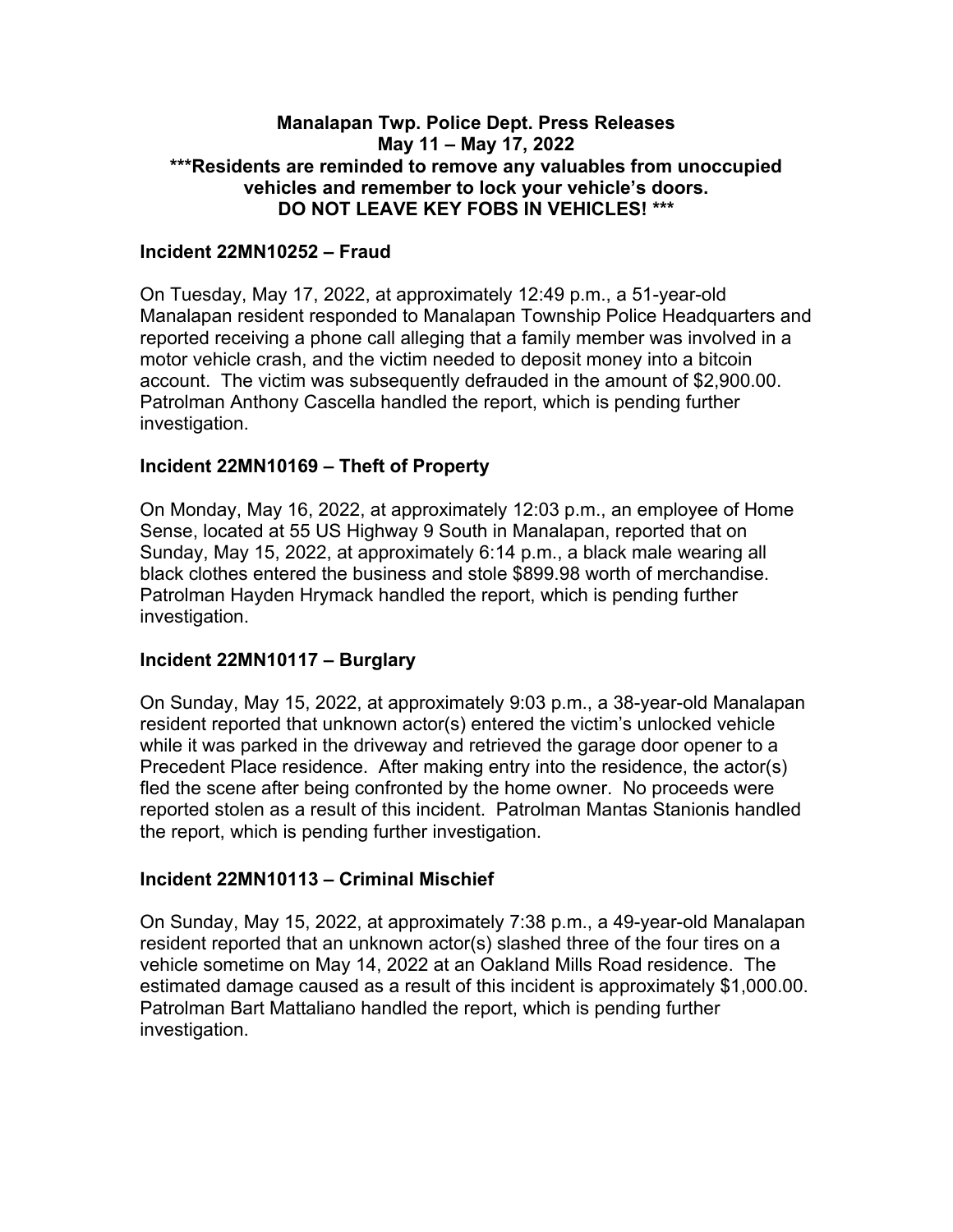## **Incident 22MN10084 – Theft of Property**

On Sunday, May 15, 2022, at approximately 8:30 a.m., a 42-year-old Manalapan resident reported that sometime during the overnight hours an unknown actor(s) forced entry into a garage at a Gristmill Drive residence and stole a 2021 dirt bike, valued at \$6,500.00. Patrolman Charles Alaimo handled the report, which is pending further investigation.

## **Incident 22MN10079 – Warrant Arrest**

On Sunday, May 15, 2022, at approximately 1:51 a.m., Patrolman James Guarino conducted a traffic stop on US Highway 9 Northbound for motor vehicle violations. The driver, identified as Gary Sydney, a 27-year-old, unmarried, male resident of Jersey City, who is employed as a warehouse associate, was found to have a warrant issued for his arrest by the Irvington Municipal Court in the amount of \$125.00. Mr. Sydney was placed under arrest and transported to Manalapan Township Police Headquarters where he was processed and released after posting bail. Patrolman James Guarino was the arresting officer.

## **Incident 22MN09956 – Fraud / Identity Theft**

On Friday, May 13, 2022, at approximately 12:20 p.m., a 69-year-old Manalapan resident responded to Manalapan Township Police Headquarters and reported an unknown actor(s) utilized their personal information to open two credit cards. There was no monetary loss reported as a result of this incident. Patrolman Ross Dessel handled the report.

## **Incident 22MN09803 – Shoplifting**

On Wednesday, May 11, 2022, at approximately 5:23 p.m., an employee of Best Buy, located at 55 US Highway 9 South in Manalapan, reported that an unknown male and female actors entered the business and removed \$582.00 worth of merchandise without rendering payment. Patrolman Christopher Schou handled the report.

## **Incident 22MN09801 – Terroristic Threats**

On Wednesday, May 11, 2022, at approximately 4:48 p.m., a 21-year-old Manalapan resident reported that an unknown actor(s) sent harassing and threatening text messages, and demanded money. Patrolman Everett McNulty handled the report, which is pending further investigation.